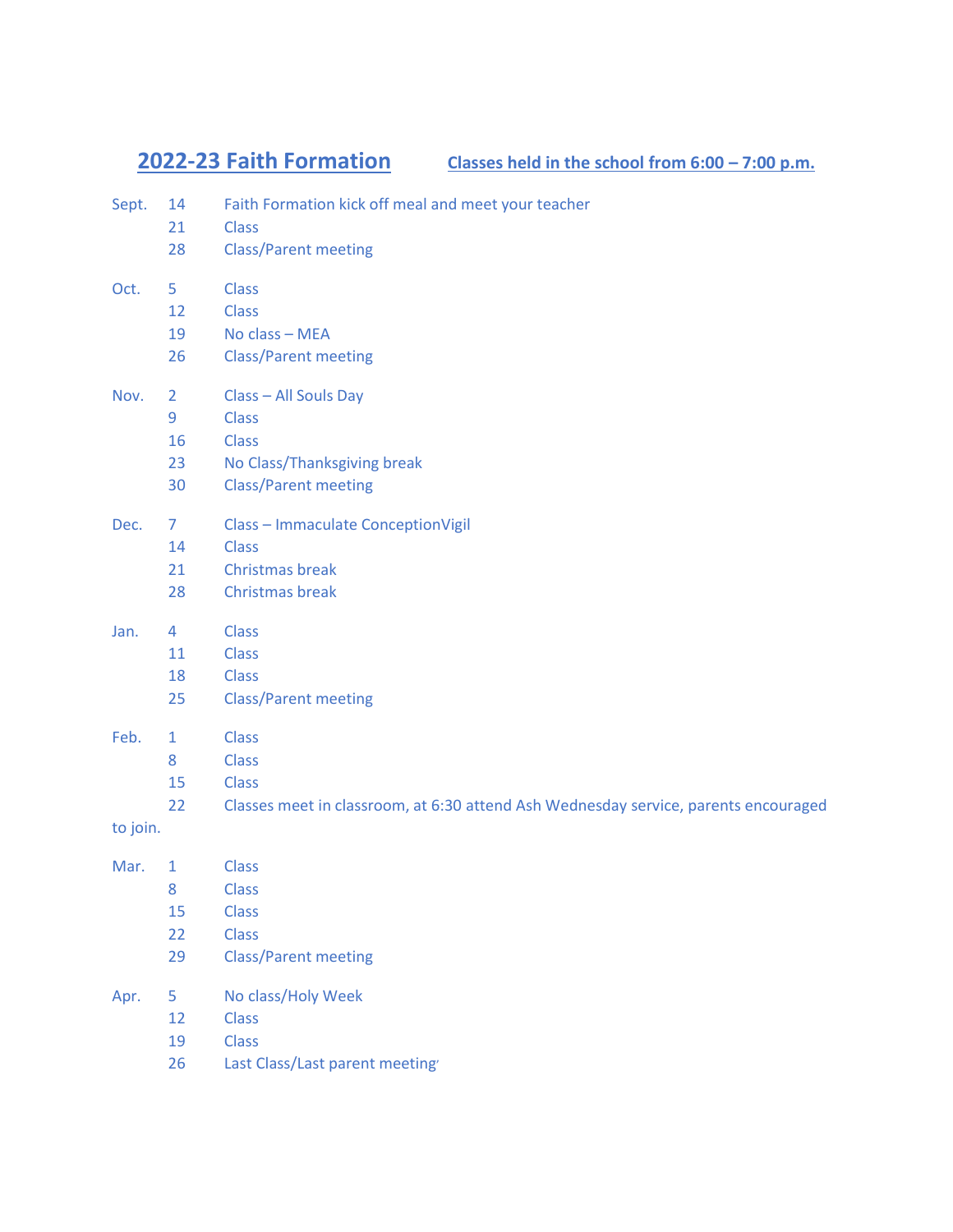

## **Sacramental Preparation 2022-23 Schedule**

## **First Reconciliation**

Sept. 21 3:00 – 6:00 p.m. Material pick up in gathering space or available online Nov. 5 10:00 – 11:30 a.m. Retreat – student with one parent meet in Gathering Space Nov. 19 10:00 a.m. First Reconciliation service – all family members welcomed



## **First Eucharist**

|                              | Materials will be available online or handed out after the First Reconciliation service on Nov. 19. |
|------------------------------|-----------------------------------------------------------------------------------------------------|
| Apr. 29 $10:00 - 11:30$ a.m. | Retreat – meet in Gathering Space                                                                   |
| May $3$                      | Rehearsal with pictures                                                                             |
| May 6                        | First Eucharist Mass 4:30 p.m.                                                                      |
| May 7                        | First Eucharist Masses 9:30 and 11:15 a.m.                                                          |